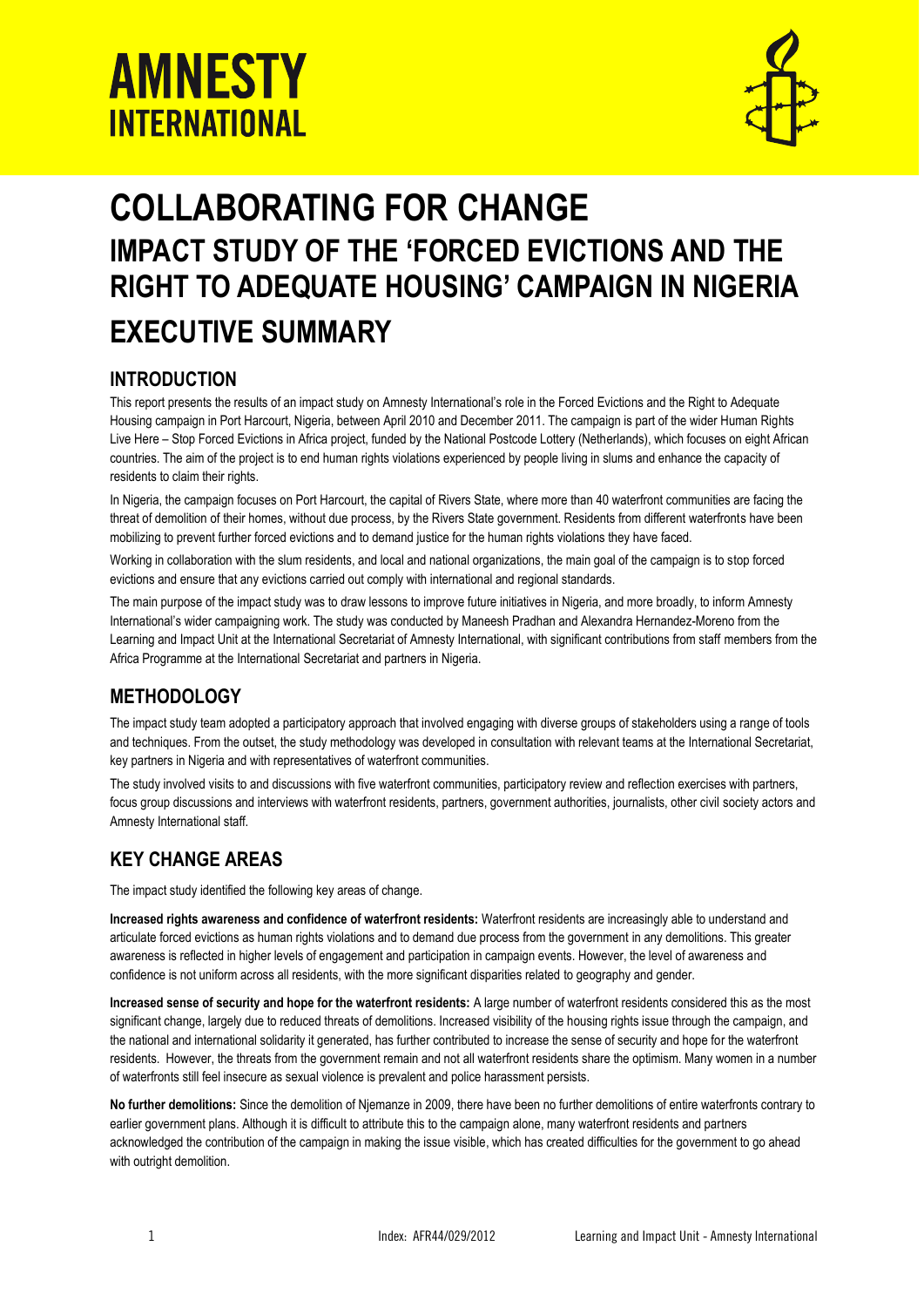**Government more cautious in its rhetoric and actions:** With its rhetoric and actions under scrutiny, the government now uses the term "urban renewal" as the reason for waterfront demolitions whereas previously the emphasis was largely on "checking criminal activities". The police escorted the demonstrators during the World Habitat Day 2011 event in complete contrast to previous years when they used to shoot and harass them. However, there has been very limited change in the government's attitude or institutional policy and position regarding the waterfronts.

**Increased media interest:** The campaign has helped to generate more media interest in, and support for, different problems faced by the waterfront communities, including forced evictions. More journalists covered the different campaign events and there was a shift away from largely negative reporting with stereotypical representation of the waterfronts as "criminal dens" to more balanced news and commentary.

**Increased visibility, profile and recognition of housing rights as human rights:** The campaign has significantly contributed to highlighting forced evictions as a human rights issue in Port Harcourt. The higher profile of forced evictions has led to more support and solidarity from the diplomatic community in Nigeria. However, while increased visibility of the issue has contributed to the growing support from more like-minded institutions, it has not translated into significant change in the perception of the issue among the general public.

**Emergence of community activists and increased trust and acceptance from waterfront residents to work with civil society organizations:** A number of waterfront residents have emerged as community activists in the process of the campaign and they are playing an active role in organizing different events and in community mobilization, supporting community members on housing rights concerns as well as on police harassment issues. Moreover, residents have been more willing and able to strategically engage with different civil society organizations to advance their case.

# **FACTORS OF CHANGE AND AMNESTY INTERNATIONAL'S CONTRIBUTION**

The study identified five key driving factors, related to Amnesty International's work, for the changes generated by the campaign.

**Diverse campaigning initiatives made possible due to National Postcode Lottery (Netherlands) funding:** One of the campaign's key strengths and an important contributing factor of change has been the ability to generate and sustain engagement with different constituencies using a range of influence channels and mechanisms. Sustained engagement at such levels required significant resource investment, much of which Amnesty International contributed through the Dutch Postcode Lottery project.

**Community activism and mobilization:** Increased participation and leadership of the waterfront residents in different campaign events highlighted the community as a core agent behind the change process. Amnesty International and partners have contributed to building community capacity through different trainings, providing opportunities for participation at different national and international lobbying and advocacy initiatives, mentoring community activists, and creating spaces that promote community mobilization and leadership.

**Visibility of the waterfronts issue:** Different campaigning tools and platforms used by Amnesty International and partners made the issue visible at both local and international levels. Amnesty International's contribution in introducing a rights language ensured the recognition of forced evictions in Port Harcourt as a human rights concern. This helped to attract media interest and solidarity from different actors at national and international levels. Amnesty International's credibility and reach also contributed to globalizing the issue.

**International solidarity:** International solidarity contributed to influencing the government and the support of people from different parts of the world helped in building residents' confidence to mobilize. Amnesty International, and key sections such as Amnesty International Netherlands, Amnesty International Switzerland, Amnesty International France and Amnesty International UK, played a crucial role in enhancing international solidarity through signature / postcard campaigns, media work and participation in local campaign events.

**Collaborative actions of partner organizations:** Multiple resources and skills generated as a result of the engagement of different partners have been a significant factor behind the campaign's success. The campaign provided a platform for various community-based organizations and local and national NGOs with different expertise to join forces and resources, which enabled them to link activities at different levels for greater impact.

# **LESSONS LEARNED**

The impact study identified the following areas of the campaign that would benefit from further consideration for the purposes of improvement and for generating further impact

**Understanding community:** Campaign partners emphasized the need to consider communities as single social entities in order to minimize the risk of creating internal divisions. However, it is equally important to recognize that communities usually comprise different social strata, often with different interests. A campaign that emphasizes community agency and empowerment as part of the change process, must understand the intricacies of community dynamics so as to ensure campaign interventions do not benefit only the more powerful sections of the community and lead to further marginalisation of more vulnerable strata.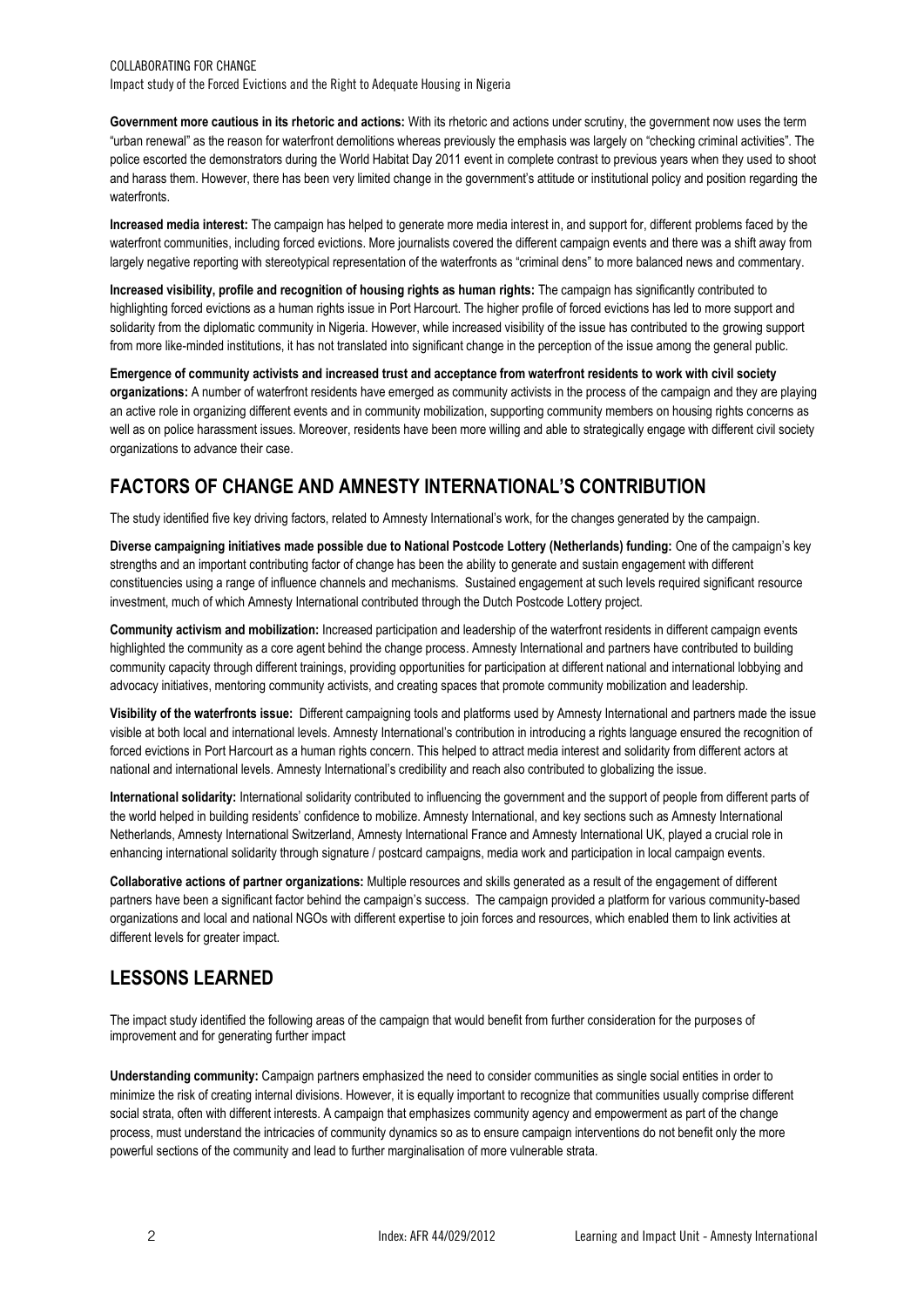## COLLABORATING FOR CHANGE Impact study of the Forced Evictions and the Right to Adequate Housing in Nigeria

**Community mobilization:** Whilst the turnout for campaign events is an indicator of successful community mobilization, it is necessary to assess the extent to which communities are able to self-mobilize – not only as an emotive reaction but also as a strategic action. It is important to ensure that mechanisms for community mobilization promote community capacity for self-mobilization rather than create dependency on partners or Amnesty International. Community self-mobilization is often easier when community structures already exist and are employed, but it is important to understand the extent to which these structures are representative and inclusive.

**Active participation and campaign ownership**: A strong, positive correlation was observed between the level of residents' participation in decision-making processes of different campaign events and community mobilization. Emphasizing mechanisms of active participation of the wider community in different stages of the campaign is one possible way of enhancing community ownership of the campaign. Partnership with organizations that have a better understanding of the community is crucial in ensuring and enhancing the active participation of the community. "Internationalization" of the campaign should complement and strengthen the local campaign and not shift ownership away from local actors, in particular the communities.

**Women's participation:** The campaign approaches the housing rights issue in a gender-neutral manner. Women's participation is largely seen as a desirable rather than an integral component of the campaign. Such a generic approach, particularly in a highly patriarchal setting, can contribute to limiting women's meaningful participation. Although limited participation of women in strategic discussions and decision making may reflect women's limited role in local civil society it is important to consider the extent to which the design and delivery of different campaign activities can advance their capacities and their role. Effective gender integration in the campaign requires developing awareness of the concept and process of gender mainstreaming among partner staff and community activists.

**Media engagement**: Increased media reporting on the issue of waterfronts and a shift towards more neutral reporting indicate a positive impact on media, although this has not translated into a critical mass of local journalists who proactively champion the issue. Achieving this requires strategic engagement with the media beyond sporadic interaction during campaign events. Strategic media engagement involves carefully choosing the message and medium that the campaign uses; producing evidence and facts that generate more media interest; and improving the capacity of local journalists to understand and engage on the issue. Another important dimension would be to build the capacity of the communities to be more media proficient.

**Public perception**: Although the campaign has been successful in making the issue visible, there has not been a significant shift in public perception in support of the waterfronts. Apart from reaching the wider public through different media campaigns, it is also important to target specific groups, in particular those who are crucial in forming and shaping public discourse such as architects and urban planners, academics and urban youth, and to engage with them more strategically on the problems faced by those who have been forcefully evicted and those who are under threat of eviction.

**Engaging with the government:** In order to influence government it is important to shift away from a one-off and reactive engagement to a more sustained and proactive approach. It is also critical that the partners and residents are involved in different platforms and processes that Amnesty International initiates in engaging with the government. Apart from direct engagement with the government's political leadership, options for involvement with other influence channels, such as the bureaucratic machinery, also need to be explored. It is more effective if the oppositional modality can be complemented with a solutions-based "constructive engagement" with the government.

**Linking national and regional initiatives:** Participation by residents and local partners in different regional platforms is an effective way of enhancing the relationship between local activism and international advocacy. Such exposures also contribute towards building the capacity of partners and residents. It is important to communicate regional and international information to partners and residents for use in their lobbying and advocacy initiatives at local and national levels. This can ensure that regional and international work is more strategically aligned with national goals.

**Partnership**: Collaborations between different local, national and international organizations has made it possible to address the issue using a range of influence channels and mechanisms. The collaborative approach contributed in building the capacity of partners through exchange of different ideas and skills. Effective collaboration in such a multi-organizational partnership requires strategic coordination, role clarity and effective communication among the partners, as well as flexible practices that allow partners to adapt the activities to fit the emerging context and retain their identity. It is important to build and strengthen institutional rather than individual relations.

# **RECOMMENDATIONS**

**Community empowerment and mobilization** 

**EXplore human rights education as a possible tool to reach wider sections of the community – in particular the more vulnerable groups** – and build their human rights awareness.

 Develop mechanisms that allow more sustained interaction and solidarity between residents of different waterfronts. The Rapid Response Network could be a good example.

Develop specific actions to mobilize the residents of Njemanze and to address their issues.

.